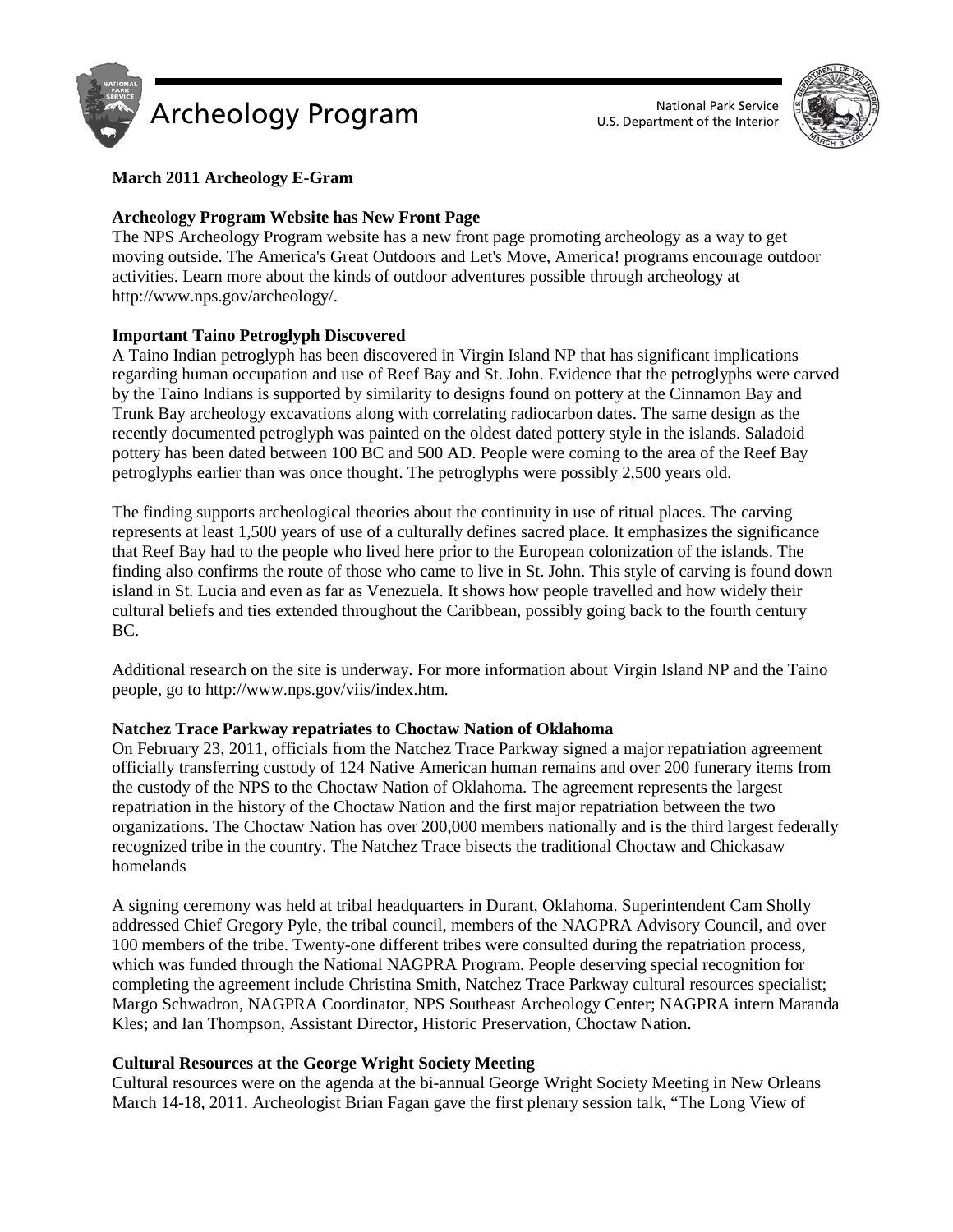Climate Change: What the Lessons of the Past Teach Us about What We Need to do in the Future." The second plenary session featured a panel discussion of Native American and First Nation representatives entitled "Government-to-Government Consultations with Native Peoples: From the Rhetoric of Respect to Real Results." Ten percent of the sessions and sharing circles (21/217) and eight percent of the posters (15/197) included cultural resource presentations. Several sessions, such as Session 79- Vernacular Cultural Landscapes within Lake Superior Area National Parks and Session 108- a sharing circle "Integrating Cultural Resources with Wilderness Character" focused *only* on cultural resources.

The meeting also hosted the third Native Film Night, which featured the films of eight Native film makers and started with a reception to honor and celebrate the presence of Native conference attendees.

For more information about the George Wright Society and the 2011 biannual conference, go to www.georgewright.org/

### **NPS Vanishing Treasures Superintendents Honor Toothman**

During the Cultural Resources Business Meeting on the last day of the George Wright Society in March 2011, NPS Superintendents from western parks honored Stephanie Toothman, NPS Associate Director Cultural Resouces, for her efforts on behalf of the Vanishing Treasures (VT) Program. Virginia Salazar-Halfmoon, VT Program Manager, presented Toothman with a handsome engraved Nambe platter from the Nambe Pueblo and spoke of Toothman's efforts to safeguard the future of the program. Toothman was a member of the VT Board that worked to successfully convert the Vanishing Treasures initiative to a permanent program by convincing superintendents and regional directors to support the program. Today, the Vanishing Treasures Program is one of the most effective cultural resources programs in the national park system and works with 45 parks in the arid west to protect and preserve cultural resources.

For more information about the Vanishing Treasures Program, go to www.nps.gov/archeology/vt/vt.htm.

## **3-D Film Comes to the NPS!**

Almost 150 national parks have significant aquatic resources, from our 40 ocean parks to the springs at Yellowstone, and the NPS has found a new way to showcase spectacular underwater resources. David Conlin, Chief, and Brett Seymour, videographer, NPS Submerged Resources Center are developing threedimensional (3D), high definition (HD) videos of submerged archeological and other cultural resources in national parks. NPS employees at Headquarters and the George Wright Society were invited to put on dark Roy Oribison glasses and view the work in progress in March 2011.

Endangered elkhorn corals in Virgin Islands NP, healthy reefs off Dry Tortugas NP; massive shipwrecks near Isle Royale NP, kelp forests of Channel Islands NP, the USS Arizona, and a submerged B29 Superfortress aircraft in Lake Mead NRA sprang to life. When combined with the filming capabilities of a remotely operated vehicle (ROV) the results were breathtaking. ROV images of the interior of the USS Arizona, for example, showed rooms with desks and sinks still intact, filled with more than two feet of sediment. The films are so realistic, says Seymour, that children who viewed the films tried to catch the fish with their hands.

The films being currently produced are ambassadors for the NPS to school children in order to engage youth in the out of doors. The films shown in classrooms can be shown on a flat screen TV or projected. The 3D effect comes from the way that the videos are filmed, not from the way that they are projected and the cost of making a 3D underwater video is not significantly more than making a conventional video. A series of films are planned to showcase the resources of individual parks.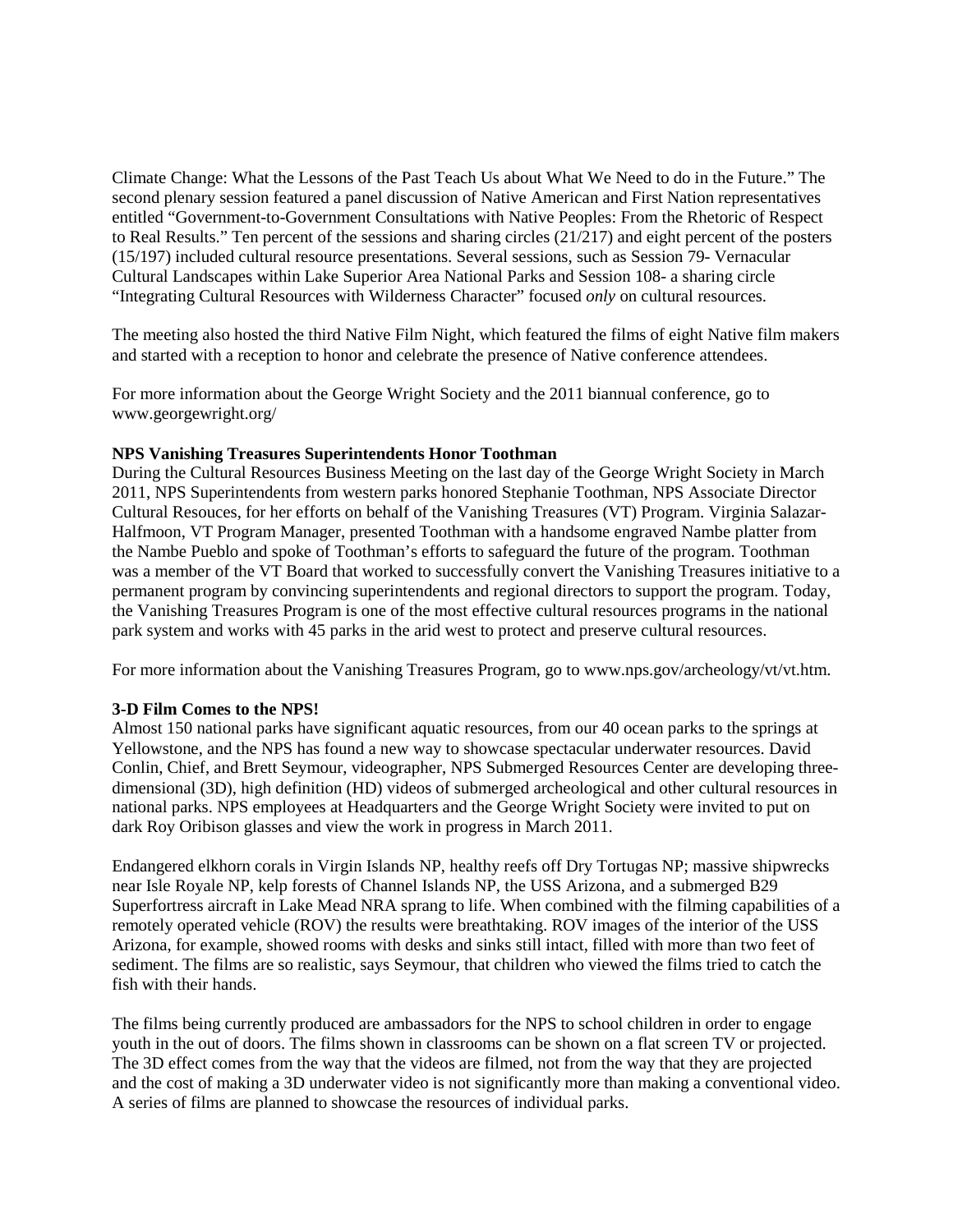For more information about the NPS Submerged Resources Center, go to www.nps.gov/applications/submerged/

## **New State Pages on NPS Website**

The NPS has launched a new state-by-state suite of web pages to communicate the breadth of the Service's work. The NPS touches almost every county in the country regardless of its proximity to a national park. Communities invite the NPS to work with them and to help them by providing expertise and grants, reviewing tax credit projects, making surplus Federal land available for parks and recreation facilities, and more.

The goal of the pages is to tell the full story of what the NPS does in 394 parks, and national programs that benefit communities. Many of the programs have the potential to protect and preserve archeological resources. In addition to parks, this first phase of the project includes "by the numbers" statistics for activities of nine additional programs in each state: Land and Water Conservation Fund; American Battlefield Protection Program; Rivers, Trails, and Conservation Assistance; Save America's Treasures; Preserve America; Certified Local Governments; Federal Lands to Parks; National Register of Historic Places; and Historic Rehabilitation Tax Incentives. More programs will be added in future phases. The pages include an interactive map that shows national parks, and additional layers that show national program activities. The list view is another way to explore the map layers.

Find your state by adding the full state name to www.nps.gov/. For example, Mississippi's state page is [http://www.nps.gov/mississippi.](http://www.nps.gov/mississippi)

### **Rosie Pepito to Head Grand Canyon-Parashant NM**

Rosie Pepito has been selected to be the next superintendent of Grand Canyon-Parashant NM, located in northwestern Arizona and headquartered in St. George, Utah. The million-plus acre national monument was established in 2000 by President Clinton and is jointly managed with the BLM.

Pepito previously served as the cultural resources manager at Lake Mead NRA. She began her park service career in 1985 as a museum technician in Yosemite NP and has worked in cultural resource management positions at Joshua Tree NP and Lake Mead and completed a variety of temporary assignments at national parks in California, Alaska, and Hawaii.

## **Crow Canyon Archaeology Center Partners with Mesa Verde NP on Pottery Analysis**

In 2010, Crow Canyon and Mesa Verde NP partnered on a pottery analysis project to study 11,000 pottery sherds and intact pottery vessels from more than 100 sites in the park. The artifacts were from collections that had been catalogued, but not analyzed. Data from the analysis, including counts, weights, and information about pottery types and vessel forms, will help researchers develop occupational histories for the sites from which the pottery was collected. That information, in turn, can be used to address key questions about changes in population size and settlement patterns through time that refine understanding of climate change and demography.

The pottery examined was highly variable, from crude mud ware to highly decorated black-on-white vessels. Some of the most intriguing were also among the oldest, such as Basketmaker Mud Ware dating from the Basketmaker III period (A.D. 500–750). This ware represents the earliest pottery manufactured in the Mesa Verde region. As its name suggests, it is characterized by vegetal temper, unpolished and unpainted surfaces, and a friable texture. Several examples of "fugitive red" were present in the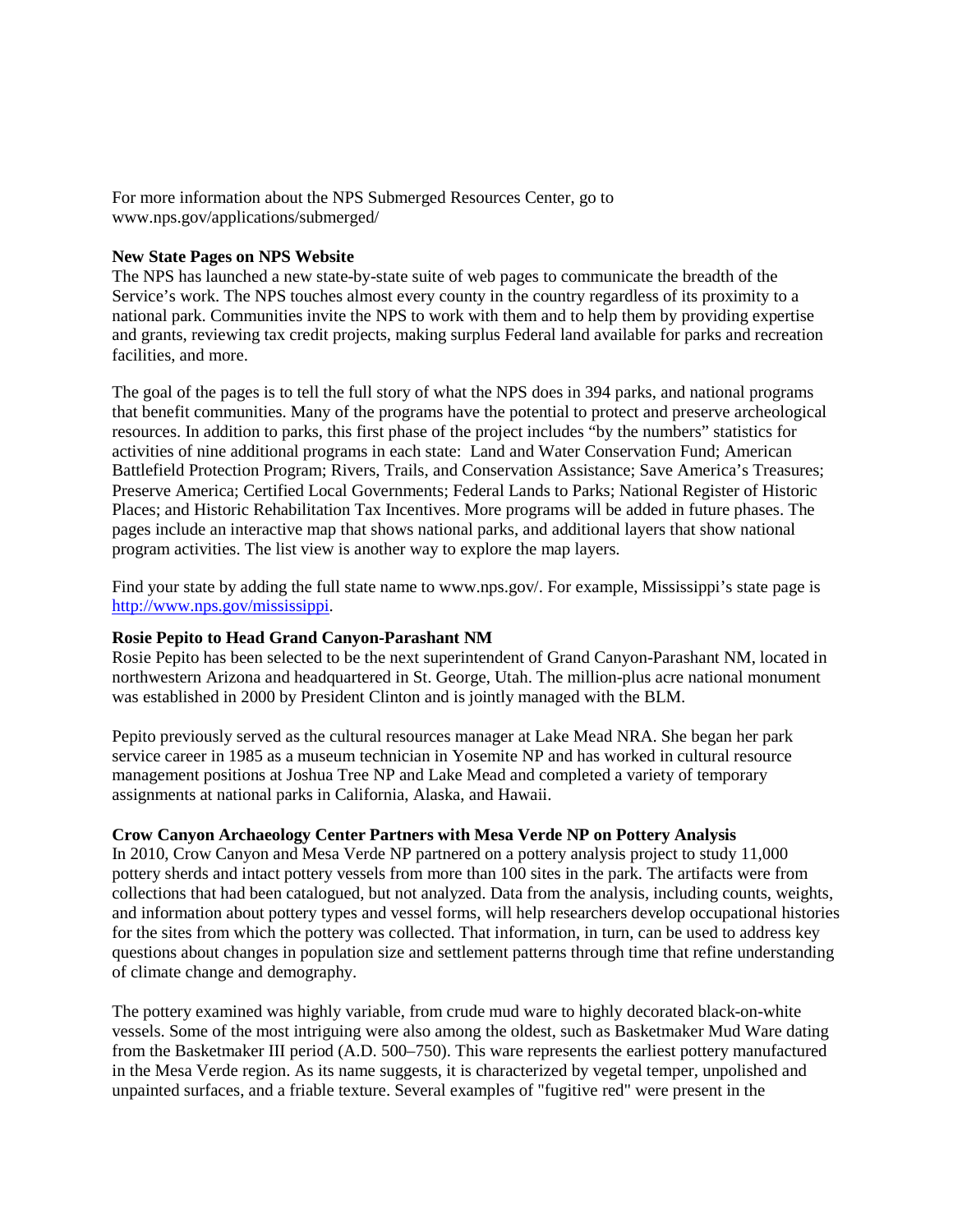collections. Fugitive ware refers to a decorative process in which an iron oxide pigment is applied to the surfaces of vessels after they are fired.

The analysis was part of the larger [Village Ecodynamics Project](http://www.imakenews.com/eletra/gow.cfm?z=crowcanyon1%2C494111%2C0%2C3270658%2Cb11) (VEP), a multi-institutional, multidisciplinary project studying the long-term interaction between the ancestral Pueblo Indians and their environment.

From story by Jill Blumenthal, Crow Canyon Archeology Center Laboratory Program Coordinator

## **Northeastern Native American Stonework Given Recognition in Film**

Ted Timreck gave a talk to NPS WASO archeologists in February about Native American stone ruins in northeastern U.S. "The New Antiquarian" is the latest film produced by Spofford Films, in *Hidden Landscapes,* a series that chronicles new theories about Native American monuments. It tells the story of a partnership between archeologists, Native American representatives, and avocational researchers to identify stone monuments and earthworks in eastern North America. Variously interpreted as proof of Viking exploration or remnants of colonial settlement, the standing stones, earthworks, cairns, and dry stone walls are re-interpreted as surviving elements of a sacred landscape. The merger of scientific, Native, and avocational research brings a new perspective to one of America's most perplexing mysteries.

The video documentation for these projects is an extensive archive that has been preserving the record of the stone ruins and the field work of scientists for the last 30 years. As part of the Smithsonian Institution's Human Studies Archive, the collection now contains hundreds of hours of field documentation and interviews with scientists and indigenous peoples from the North.

For more information, go to http://www.hiddenlandscape.com/

## **Professor Pleads Guilty in Artifacts Case**

On February 25, 2011, Daniel Amick, a professor of archeology at Loyola University in Chicago, entered a guilty plea to one misdemeanor count of violating the Archaeological Resources Protection Act (ARPA), by systematically removing archeological resources from Federal lands in New Mexico. Amick entered his plea under an agreement with the U. S. Attorney's Office. The U.S Magistrate Judge ordered him to a one-year probation.

The plea and sentencing was the result of a 2 .5 year BLM investigation that culminated in the service of a Federal search warrant that led to the seizure of over 1800 artifacts. Amick admitted to the court that he had knowingly and willfully removed, transported, and possessed archeological resources from public lands without a permit for archeological investigation. Amick had also directed two other conspirators to locate and remove thousands of artifacts from in and around the Jornada Del Muerto Wilderness Study Area for the purposes of his own research and personal gain. Some of these artifacts were sold on E-Bay and recovered through a BLM undercover purchase operation. The two other conspirators are also in negotiations to enter separate pleas.

After sentencing, Amick agreed to turn over nearly 80 other artifacts that he had accumulated and had maintained in his possession. As a condition of his plea, Amick must cooperate and give testimony in furtherance of this investigation.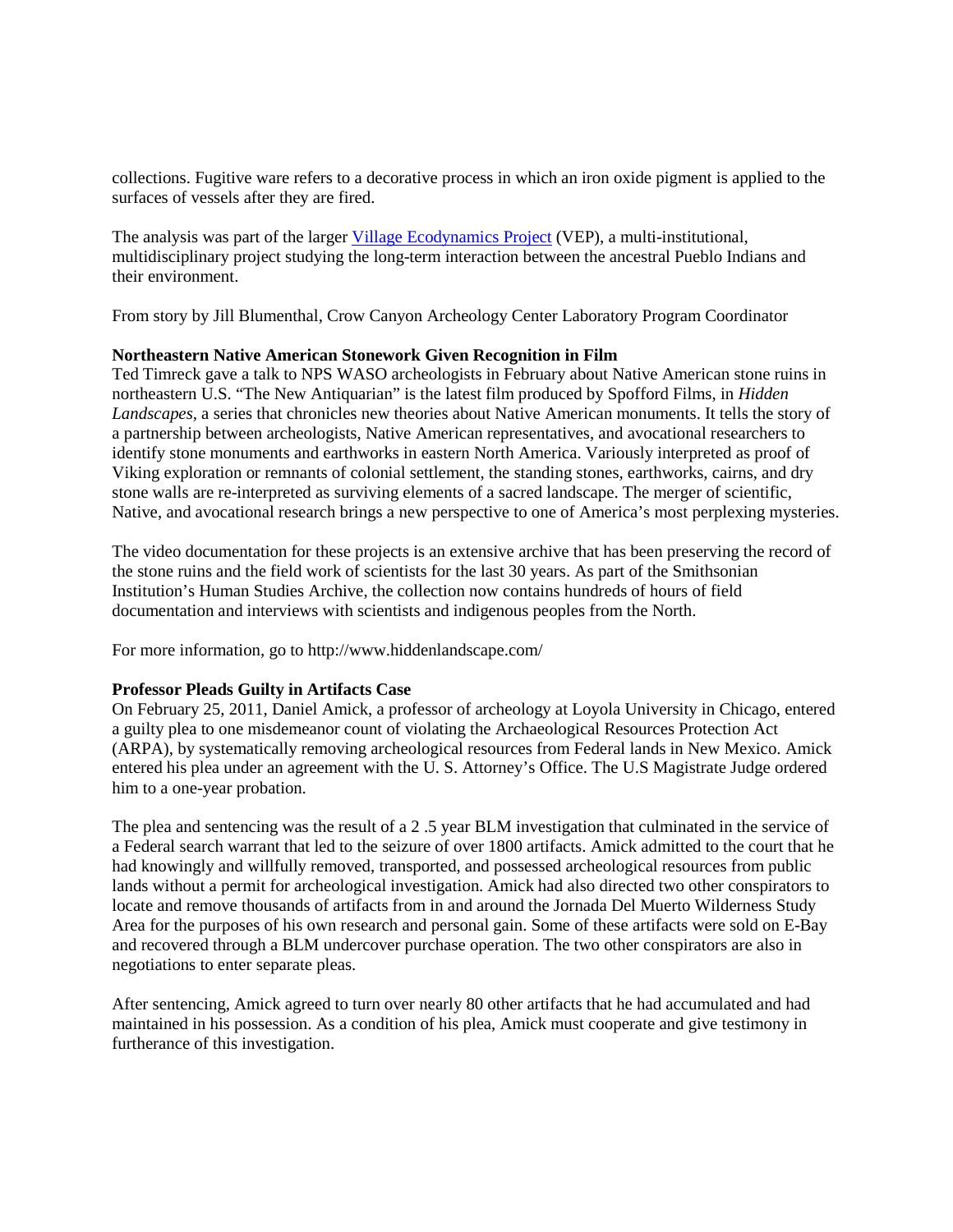## **Durango Artifacts Dealer Pleads Guilty in Trafficking Case**

An artifacts collector and dealer apprehended during a Federal sting operation against traffickers of illegal Four Corners antiquities pleaded guilty Wednesday in Salt Lake City's Federal court. Carl "Vern" Crites, of Durango, Colorado, admitted to three felonies associated with buying a pair of Basketmaker sandals worth more than \$1,000 from an undercover source in August 2008 and excavating on Federal lands in San Juan County in September 2008, disturbing human remains and unearthing a knife worth more than \$500. The two counts of theft and damage of government property each carry maximum penalties of 10 years in prison, and one of trafficking in stolen goods carries a maximum two years.

A plea deal could get Crites, 76, probation when Judge Dee Benson sentences him August, 11, 2011. Government agents removed five truckloads of artifacts from the Crites' home, and the plea agreement would make that forfeiture official. A co-defendant who helped Vern Crites during the excavation, Richard Bourret, previously pleaded guilty and was sentenced to 36 months of probation. Crites' wife, Marie, pled guilty to one count involving purchase of ancient sandals. Eleven defendants in the artifact sweep, mostly from Blanding, have pleaded guilty in the case and received probation plus restrictions on use of public lands.

From story by Brandon Loomis

## **Project Archaeology: Investigating Shelter -Archaeology of the Colonial Chesapeake**

A Project Archaeology workshop for upper elementary grade teachers will be held on June 27- 29, 2011. The workshop includes classroom instruction and a tour of the Smithsonian exhibit *Written in Bone: Forensic Files of the 17<sup>th</sup> Century Chesapeake.* Teachers will participate in one in of the largest ongoing archeological excavations in Maryland at Historic London Town and Gardens, a colonial seaport in Anne Arundel County. Participants will excavate, screen, and clean artifacts that were used by men and women, convict and indentured servants, enslaved people and others who lived in London Town.

The workshop will introduce the curriculum guide, *Project Archaeology: Investigating Shelter*, in which elementary school students conduct an archeological investigation based on authentic archeological data from excavations of a  $17<sup>th</sup>$  century earthfast house in Calvert County, Maryland. The students play the role of an archeologist as they investigate the house and grounds occupied by a tobacco planter and his family from 1690 to 1711. The students generate hypotheses about how people lived in the Chesapeake region and examine artifacts, oral history, and historic photographs to help answer their questions.

This multidisciplinary curriculum has been endorsed by the National Council for the Social Studies. The curriculum is targeted for grades 3, 4, and 5 but teachers of other grades are welcome to participate. As an interdisciplinary science, archeology offers innovative and exciting opportunities to integrate math, science, and the social studies to engage youth in science and social studies education.

The workshop is sponsored by the Department of Anthropology, National Museum of Natural History (NMNH), and Historic London Town and Gardens. The Anthropology Outreach Office, NMNH, is home to the Chesapeake regional office of Project Archaeology.

Workshop contact: Ann Kaupp, (202) 633-1917

Other educational opportunities offered by Project Archeology:

Teacher Workshop: *Intrigue of the Past*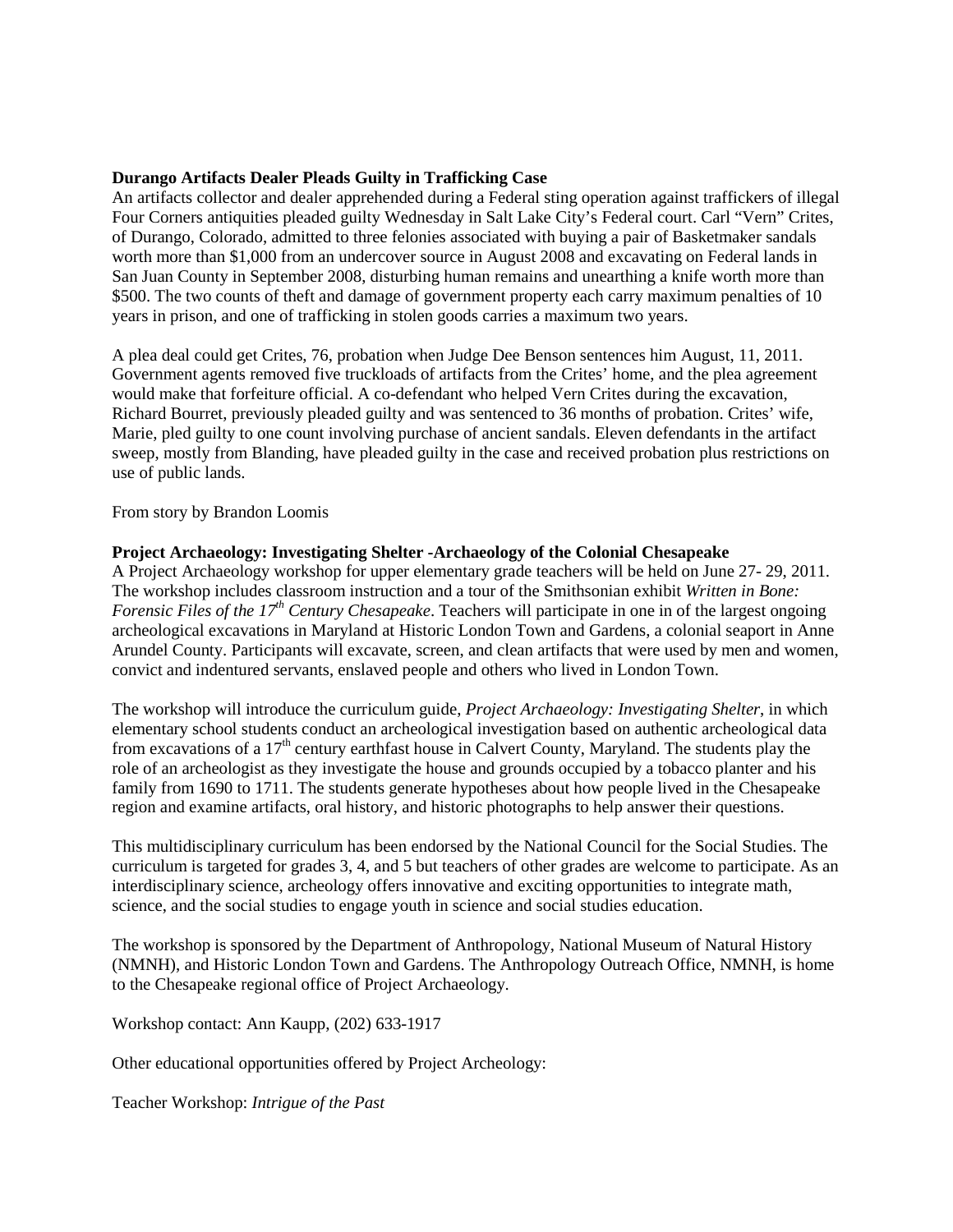Nashua, New Hampshire, April 1, 2011 Contact: Tanya Krajcik (603) 271-6568

Educator Workshop: *Investigating Shelter - Investigating a Plains Tipi* Bozeman, Montana, June 13-16, 2011 Contact: Crystal Alegria (406) 994-6925

Project Archaeology Leadership Academy and Facilitator Training Montana State University, Bozeman, Montana, June 20-24, 2011 Contact: Kathy Francisco (406) 994-6727

Teacher Workshop and Facilitator Training Hutchinson, Kansas, August 3-5, 2011 Contact: Virginia Wulfkuhle (785) 272-8681, Ext. 266

Project Archaeology Educator Field School Virginia City, Montana, August 8-11, 2011 Contact: Crystal Alegria (406) 994-6925

### Project Archaeology Online Course: *Investigating Shelter*

This eight-week online course uses archeological data to teach the basics of scientific inquiry: observation, inference, evidence, and classification. Educators will learn how to help students apply archeological concepts to investigate a shelter using maps, artifact illustrations, historic photographs, and oral histories. In the classroom, teachers can use the nationally-endorsed *Project Archaeology: Investigating Shelter* curriculum to fulfill many core requirements in social studies, science, mathematics, language arts and art. Students will discover archeology and history through engaging hands-on activities that provide opportunities to reflect on citizenship, build personal ethics and character, and achieve deeper cultural understandings.

8 Weeks for 2 graduate credits, October 3, 2011

For more information or to register, go to [http://umnh.utah.edu/projectarchaeologycourse.](http://umnh.utah.edu/projectarchaeologycourse)

Project Archaeology produces high quality educational materials for grades 3-8 that use scientific inquiry to foster understanding of past and present cultures and to improve science and social studies education. The curriculum materials are culturally relevant and designed to connect scientific inquiry to culture and history through archeology.

For more information about Project Archaeology, go to [www.projectarchaeology.org](http://www.projectarchaeology.org/)

# **New Archeology E-Gram Feature: Civil War Commemorations**

In March 2010 the NPS began celebrations to commemorate the  $150<sup>th</sup>$  anniversary of the Civil War. We are establishing a new feature in the Archeology E-Gram to provide information and links about activities to commemorate the Civil War. Each month, the E-Gram will feature information about activities such as exhibits, re-enactments, and lectures taking place. Here are some events that will take place in April:

### *Bell and History Days – The Victorian Internet*

Monocacy National Battlefield, Monocacy, MD [\(map\)](http://maps.google.com/maps?hl=en&q=4801%20Urbana%20Pike%20Frederick%2C%20MD%2021703), Saturday, April 2, 2011 Ranger programs and exhibits will compare the telegraph to our modern internet and explain its role at the outbreak of the Civil War. For more information, visit [Monocacy National Battlefield.](http://www.nps.gov/mono/index.htm)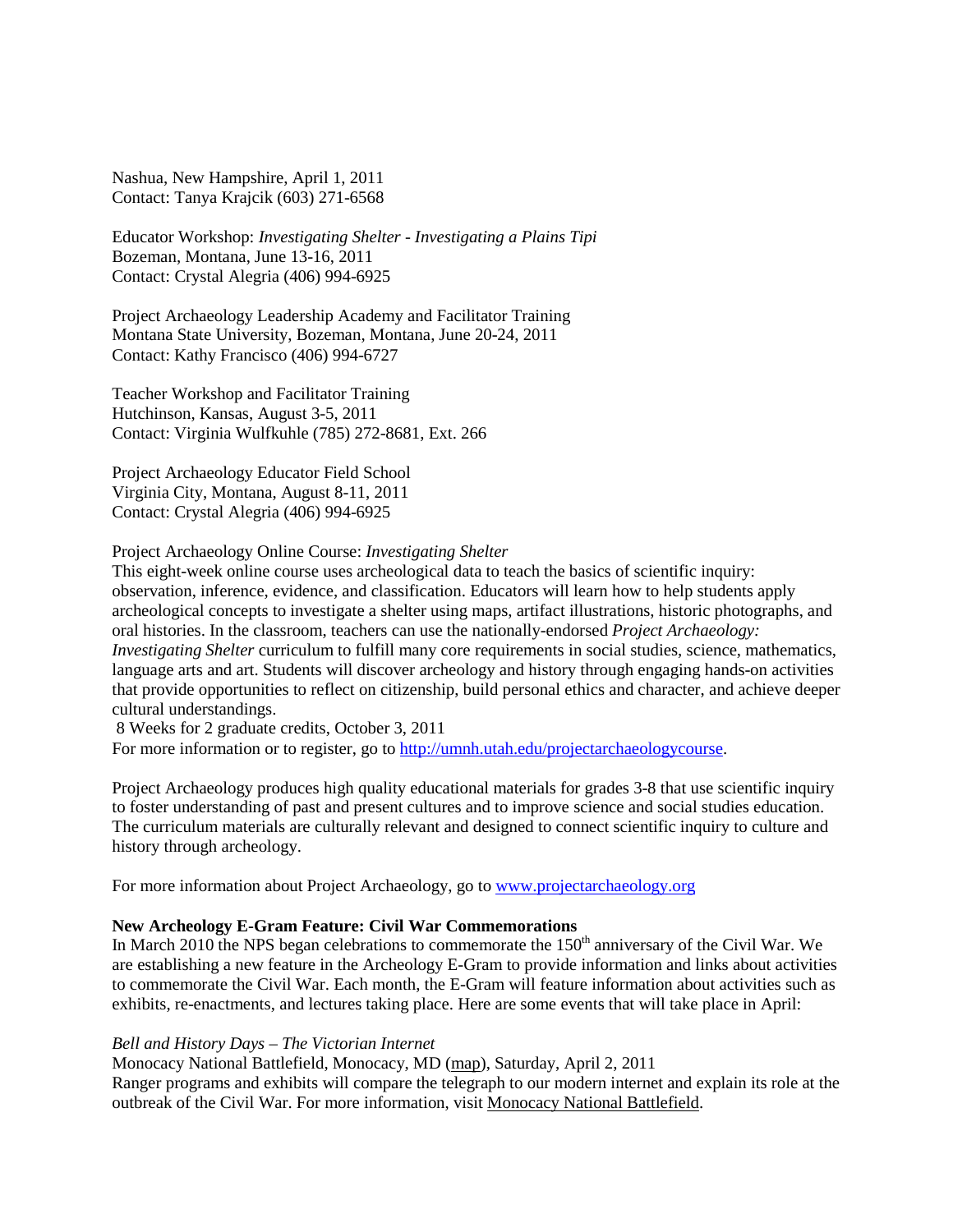*Lecture Series: "Why They Fought: Reflections on the 150th Anniversary of the American Civil War"* Charleston, SC [\(map\)](http://maps.google.com/maps?hl=en&q=Charleston%2C%20SC), Friday, April 8-12, 2011, 9:00 am

Fort Sumter-Fort Moultrie Historical Trust, the Citadel, South Carolina Historical Society, and the NPS will sponsor a lecture series "Why They Fought: Reflections on the 150th Anniversary of the American Civil War." For more information, visit [Lowcountry Civil War Sesquicentennial Commemoration.](http://www.sccivilwar.org/)

### *Civil War Education Day at Manassas Battlefield*

Manassas National Battlefield Park, Manassas, VA [\(map\)](http://maps.google.com/maps?hl=en&q=Manassas%20National%20Battlefield%20Park%2C%20Manassas%2C%20VA), Saturday, April 9, 2011 An education day event that will include living history portrayals of soldier and civilian life, historic weapons demonstrations, Civil War period music performances, and other activities. For more information, visit [www.nps.gov/mana.](http://www.nps.gov/mana)

### *150th Anniversary at Fort Sumter: Garrison at the Fort*

Charleston Harbor, SC [\(map\)](http://maps.google.com/maps?hl=en&q=Charleston%20Harbor), April 14-17, 2011

On April 14, 1861, the U.S. garrison surrendered and left Fort Sumter and Company B, South Carolina Artillery Battalion and the Palmetto Guard, an infantry company, moved into the fort. Re-enactors representing the units will garrison the fort, offering living history programs to visitors on each tour boat. For more information, visit [www.nps.gov/fosu/planyourvisit/](http://www.nps.gov/fosu/planyourvisit/)

#### *Resignation of Robert E. Lee*

Arlington House National Memorial, Arlington, VA [\(map\)](http://maps.google.com/maps?hl=en&q=Arlington%20House%20National%20Memorial%2C%20Arlington%2C%20VA), Saturday, April 16, 2011 A weeklong series of events, tours, and lectures focuses on Robert E. Lee's decision to leave the U.S. Army and fight for Virginia. The April 20, 7pm-10pm: Evening Program marks the exact anniversary of Lee's Resignation. For more information, visi[t Arlington House National Memorial.](http://www.nps.gov/arho/index.htm)

#### *War Comes to Harpers Ferry: The Burning of the Federal Arsenal*

Harper's Ferry National Historical Park, Harpers Ferry, WV [\(map\)](http://maps.google.com/maps?hl=en&q=Harper), Saturday, April 16, 2011 This two day event will focus on the April 1861 secession of Virginia from the Union and the subsequent burning of the Federal Arsenal at Harpers Ferry. Activities will include, living history, ranger conducted programs, and family/youth activities. For more information, visit<http://www.nps.gov/hafe/index.htm>

#### *Virginia Battlefield Preservation Conference*

Sheraton Four Points Hotel, Manassas, VA, April 17 – 18, 2011

Co-hosted by the Virginia Dept. of Historic Resources, NPS, and Prince William County, the conference will cover tools and methods on preserving battlefield land in Virginia. To register for the conference, go to [www.dhr.virginia.gov/BattlefieldConference/battlefieldConference.html](http://www.dhr.virginia.gov/BattlefieldConference/battlefieldConference.html)

#### *Hidden History at the Wayside*

The Wayside, 455 Lexington Road, Concord, MA 01742 [\(map\)](http://maps.google.com/maps?hl=en&q=455%20Lexington%20Road%2C%20Concord%2C%20MA%2001742) April 27, 2011, 7pm – 9pm Sponsored by Minute Man NHP, consider how The Wayside was home to slave owners and later harbored a fugitive slave. Study letters and diaries of residents and decide for yourself who was an abolitionist and who was not. [Read](http://www.nps.gov/mima/civil-war-150th-events.htm) More

### *Brentsville Civil War Weekend*

Brentsville Courthouse Historic Centre, 12229 Bristow Rd., Bristow, VA 20136 [\(map\)](http://maps.google.com/maps?hl=en&q=Brentsville%20Courthouse%20Historic%20Centre%2C%2012229%20Bristow%20Rd.%2C%20Bristow%2C%20VA%2020136) April 30, 2011, 10am – 5pm